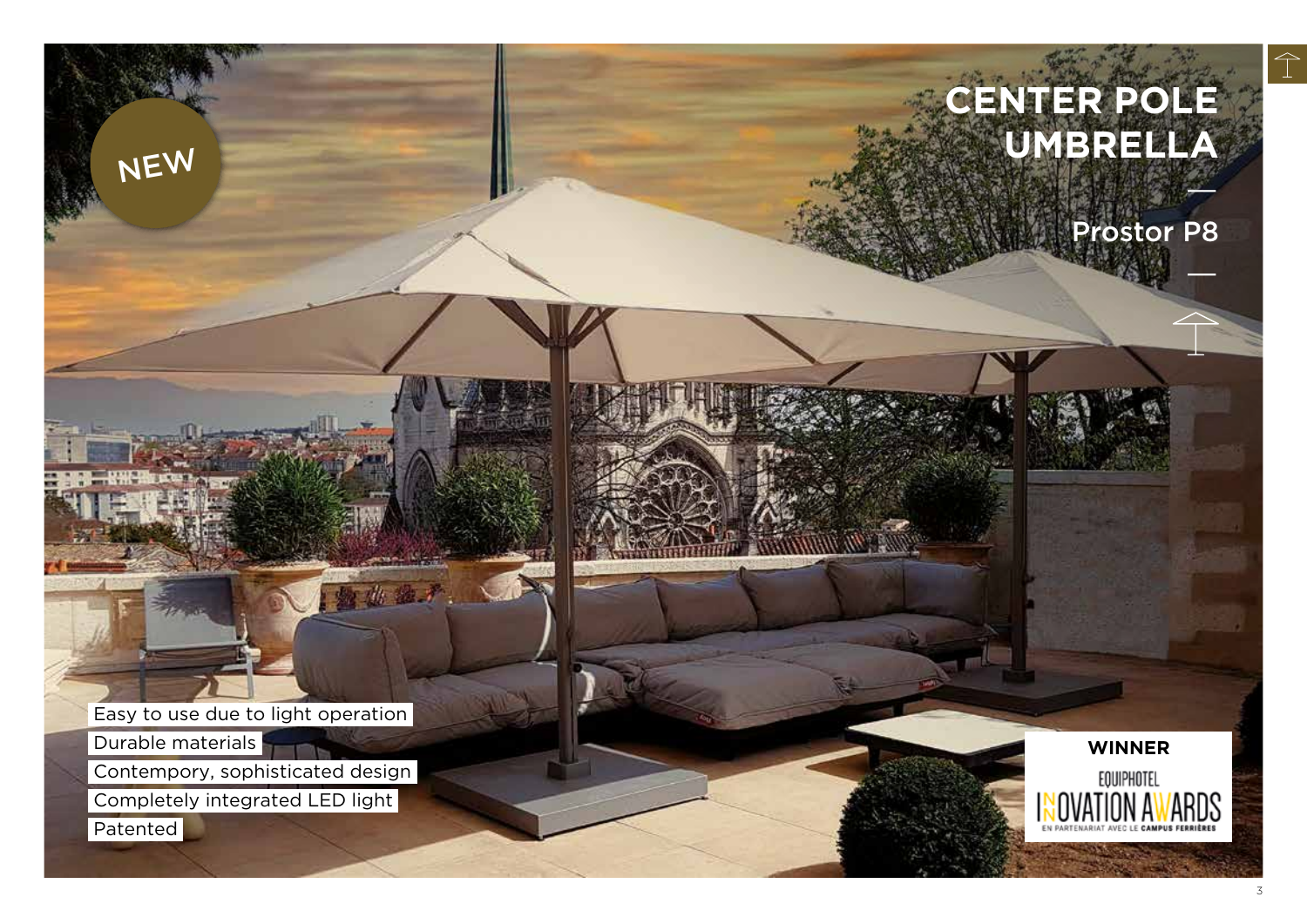

## **Specifications**

User friendliness in large dimension

**—**

**—**





**—**

## **Product video**

Curious for more? Scan the QR code to view the productvideo on your smartphone or go to www.prostor.be.

# **Finishing**

**—**

### Pole and frame

SQR SQR The pole and frame are 100% Powder coated aluminium with a textured finishing. This makes them even more scratch-resistant and maintenancefriendly.

> The textured coating of the umbrella also offers an *unique look*. Available in grey (RAL 9007).





RAL 9007 Grey texture finishing

## **Easy operation**



During the design of the P8 the usability was very important. The P8 is very light to handle because of a gliding movement. Even the table and chairs can remain during opening and closing the P8 umbrella.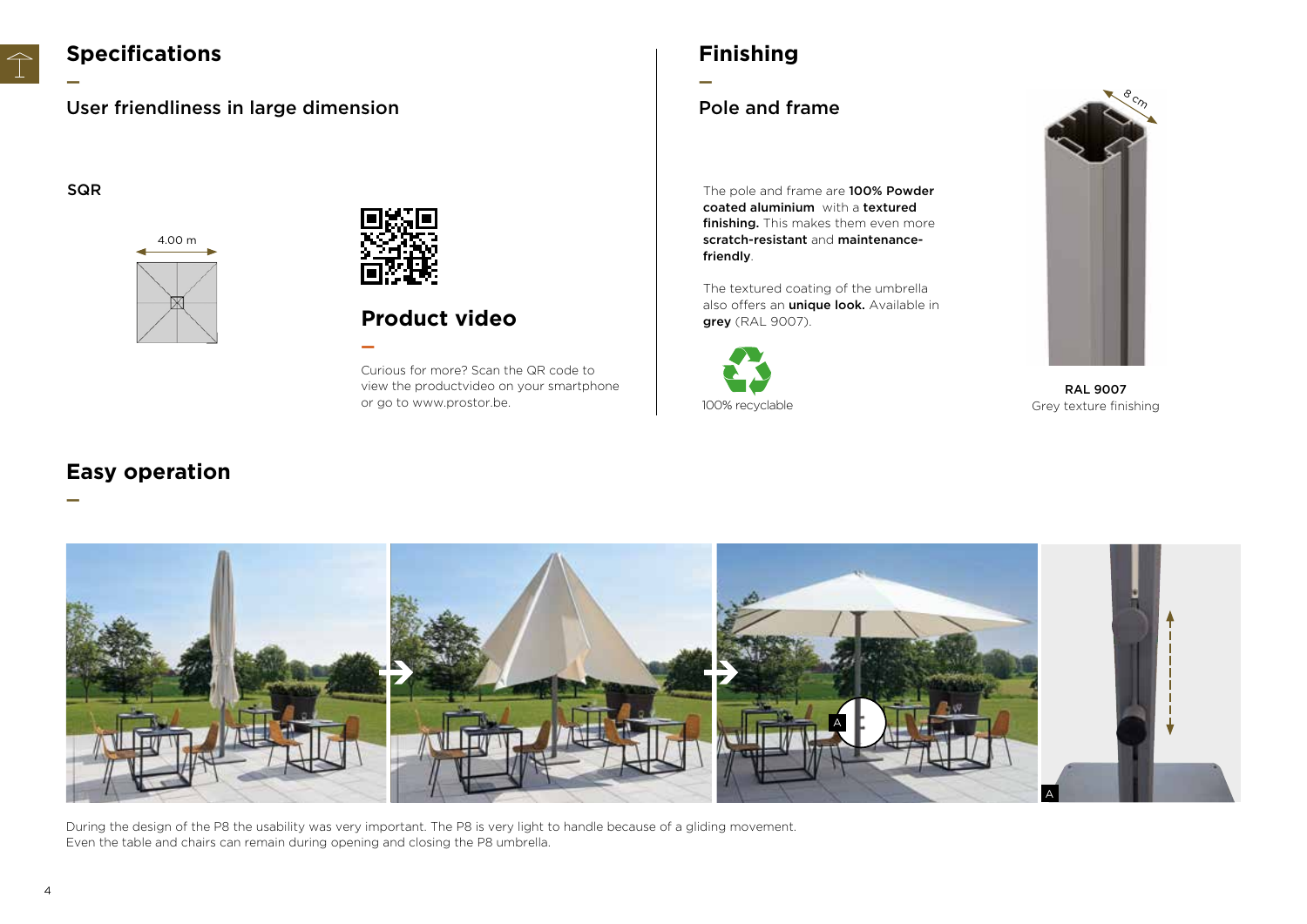## **Fixation**

**—**





Steel base With 8 tiles: 130 kg With 12 tiles: 185 kg Does not include tiles

Steel base With 4 tiles: 115 kg With 8 tiles: 215 kg Does not include tiles

### **Fabric**

**—**

#### Durable and protective





Other colors (see p.21) are available with a larger delivery time.









100%



Fade resistant & Stain proof Water-repellent Mold resistant

πĦ

These high runner colors are in stock.

Protects from UV Easy care

 $\sum_{i=1}^{n}$ 

solution-dyed retention Colour



Floor plate must be chemical anchored. Weight: 38 kg Fixing materials not included



Adjustable ground anchor Recommended to align multiple sets, it gives you up to 15° tolerance to the left and right.

Acryl: 100% solution-dyed Weight:  $290$  g/m<sup>2</sup> Colourfastness: 7-8/8 (Standard ISO 105 B04) Waterproof: >300 mm water column Maintenance: all fabrics can be washed and replaced

#### UV filter – enjoy the sun safely



**>** The Skin Cancer foundation recommends Dickson Acrylic as a part of your complete sun protection regime, including regular use of sunscreen.



**>** This label certifies that the fabrics do not contain any toxic substances and do not present any health, skin or environmental hazards (Oeko-Tex 100).